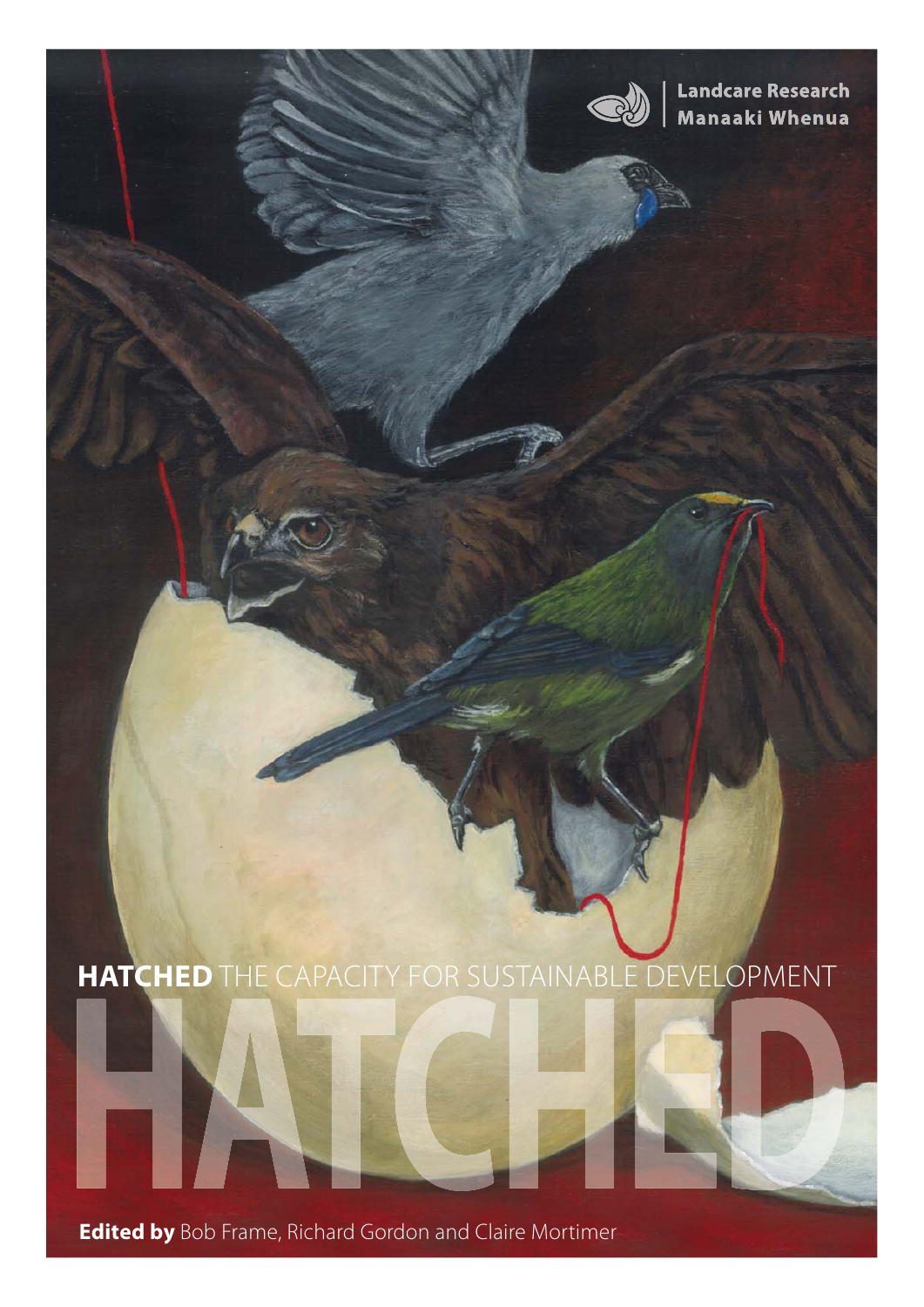# acknowledgements

The core of the research reported in this e-book was supported through the Foundation for Research, Science and Technology project [Building Capacity for Sustainable Development: The Enabling Research](http://www.landcareresearch.co.nz/research/programme.asp?Proj_Collab_ID=5) (C09X0310), which ran from October 2003 to September 2009. We have attempted to distil much of what we have learnt on this and associated projects so as to make it accessible to others: both those working and studying in this complex and emerging topic and those implementing the ideas and tools in their day-to-day working lives. However, we equally see our learnings as foundational for longer term research that will attempt to understand and deliver solutions for the benefit of New Zealand and which will confirm its reputation as an innovative, practical and future-oriented supporter of good science.

In addition to the most welcome contributions from 30 authors, we must thank many colleagues for unstinting support during the project and the preparation of this book. Inadvertently we may well pass over those whose efforts were critical to our success. However we specifically thank Alison Dalziel, Ann Magee, Louise Marra and Andy Pearce for their commitment and encouragement to the programme especially in its formative stages. We seek to thank everyone involved for many long days, creative tensions and runaway successes which have helped to take the thorny issue of research into sustainability to a new level in New Zealand. For the present though we owe a huge thank you to Christine Bezar and Nicollette Faville for taking our rough-hewn copy and breathing professional design into it. As a group we have enjoyed the support of Michael Krausse, Diane O'Connor and Tamsin Rees and many others who continue to make Landcare Research a unique institution in New Zealand in which to undertake this important work.

Each chapter reflects the authors' work but also that of many others as researchers, participants, colleagues, contracting agents and stakeholders. While there are too many to thank individually, all 30 authors are grateful for the many contributions that lie behind these chapters and the many other activities that have taken place. However, the true test will be the resilience of these ideas and the continued support to really make a difference.

The painting 'Hatched' by Penny Howard, illustrates the CS Lewis quote, that at a personal and collective level we need to transform states to both survive and reach our full potential. Three New Zealand birds; the songbirds Korimako and Kōkako and the farsighted Kāhu, are shown hatched but not quite taking flight. The red thread in Penny Howard's paintings refers to bloodlines and I Nga Wa O Mua, the Maori world view, to look in front of us and to the past for auidance.

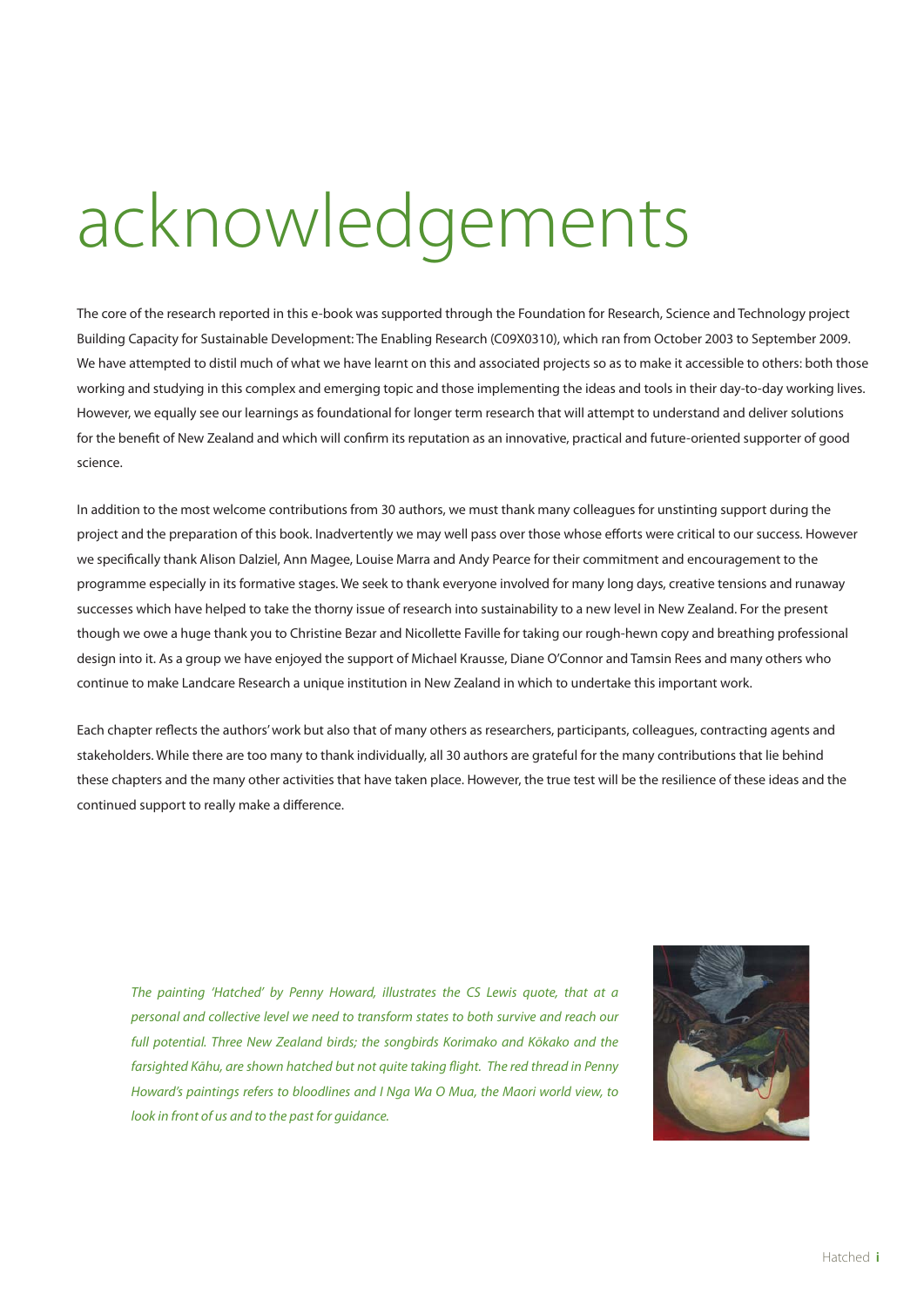# list of contributors

#### **Wokje Abrahamse**

University of Otago, Wellington School of Medicine & Health Science P O Box 7343 Wellington South

#### **Will Allen**

Learning for sustainability will@learningforsustainability.net

#### **Jan Bebbington**

Professor, School of Accounting and Sustainable Development, and Director of the St Andrews Sustainability Institute, University of St Andrews, Scotland kjb10@st-andrews.ac.uk

**Melissa Brignall-Theyer**

Researcher, Landcare Research [brignall-theyerm@landcareresearch.](mailto:brignall-theyerm@landcareresearch.co.nz) co.nz

#### **Helen Fitt**

Researcher, Landcare Research fitth@landcareresearch.co.nz

#### **Bob Frame**

Principal Scientist – Sustainability & Society, Landcare Research frameb@landcareresearch.co.nz

#### **Michael Fraser**

Lecturer, School of Accounting and Commercial Law, Victoria University of Wellington [michael.fraser@vuw.ac.nz](mailto:michael.fraser@vuw.ac.nz) 

**Chrys Horn** Social Scientist/Researcher chrys.horn@xtra.co.nz

#### **Richard Gordon**

General Manager – Environment & Society, Landcare Research gordonr@landcareresearch.co.nz

#### **Judy Grindell**

PR Manager, Landcare Research grindellj@landcareresearch.co.nz

#### **Kathryn Hailes**

Marketing and Communications Manager, carboNZero, Landcare Research hailesk@landcareresearch.co.nz

#### **Garth Harmsworth**

Researcher, Landcare Research harmsworthg@landcareresearch.co.nz

#### **Megan Howell**

Tollemache Consultants mjhowell@ihug.co.nz

#### **Beat Huser**

Manager Sustainability Projects Environment Waikato [Beat.Huser@ew.govt.nz](mailto:Beat.Huser@ew.govt.nz)

#### **Margaret Kilvington**

Researcher, Landcare Research [Margaret.Kilvington@gmail.com](mailto:Margaret.Kilvington@gmail.com)

#### **Jonathan King**

Research Leader – Business, Landcare Research kingj@landcareresearch.co.nz

#### **Jake McLaren**

Environmental Manager, Formway Furniture JakeM@formway.com

#### **Sarah McLaren**

Associate Professor in Life Cycle Management Massey University

#### **Sebastian Moffatt**

President, CONSENSUS Institute seb.moffatt@consensusinstitute.org

#### **Claire Mortimer**

Senior Analyst, Landcare Research mortimerc@landcareresearch.co.nz

#### **Nick Potter**

Integrative Researcher, Lichen:Collaboration nick@lichen.co.nz

#### **Stephanie Pride**

Principal Consultant, stratEDGY stephanie@stratedgy.co.nz

#### **Shona Russell** Researcher, Landcare Research russells@landcareresearch.co.nz

#### **Daniel Rutledge**

Senior Scientist, Landcare Research [rutledged@landcareresearch.co.nz](mailto:rutledged@landcareresearch.co.nz)

#### **Barry Sadler**

Director of the International Association of Impact Assessment's Effectiveness Review bsadler01@aol.com

#### **Ann Smith**

Technical and Certification Manager, carboNZero, Landcare Research smitha@landcareresearch.co.nz

#### **Rhys Taylor** Sustainability Educator and Facilitator anneandrhys@clear.net.nz

**Martin Ward** Environmental Advisor martinward@xtra.co.nz

#### **Liz Wedderburn**

Senior Scientist, AgResearch [liz.wedderburn@agresearch.co.nz](mailto:liz.wedderburn@agresearch.co.nz) 

#### **Allen White**

Senior Fellow, Tellus Institute; Director, Corporation 20/20, Boston, USA awhite@tellus.org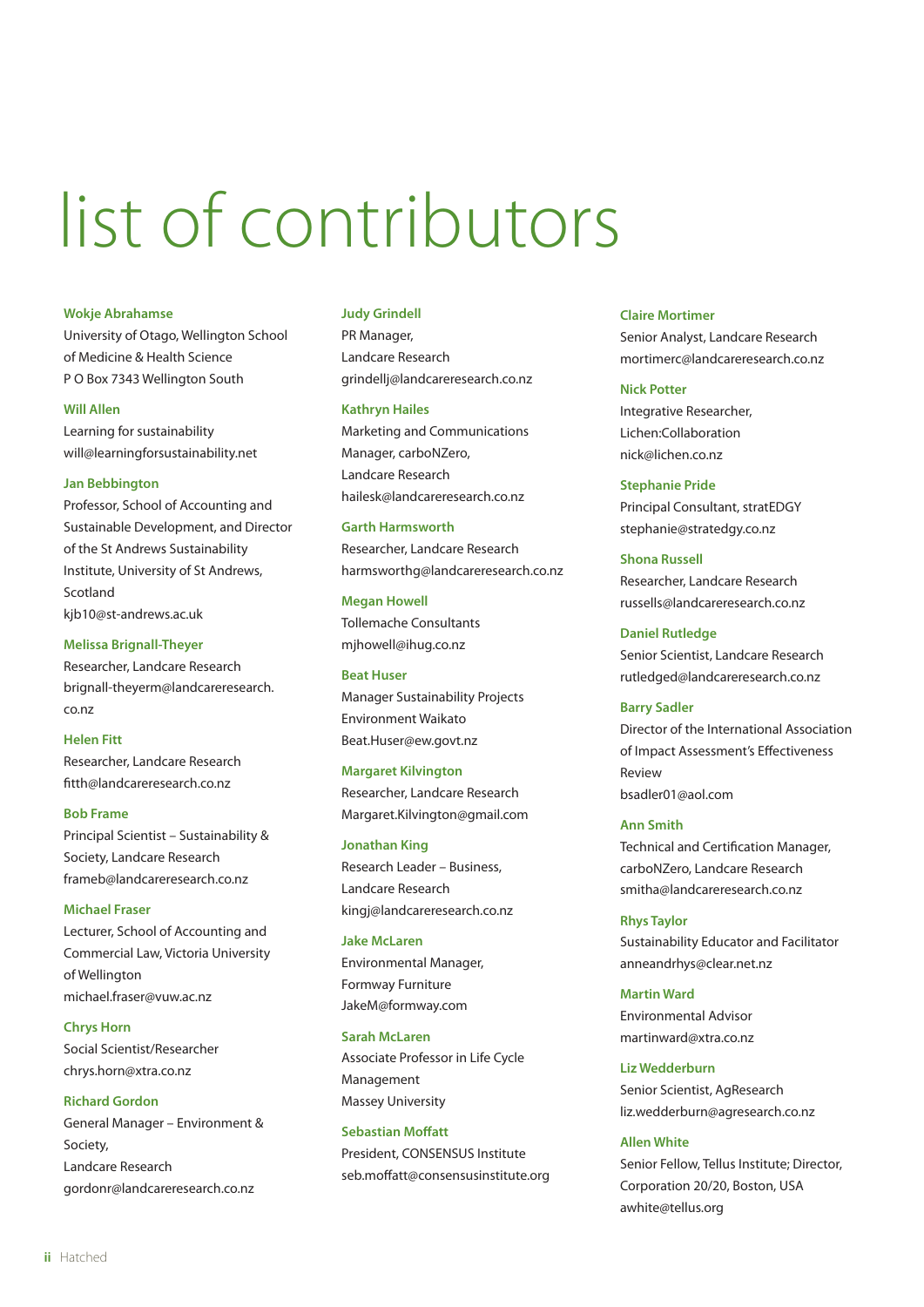### contents

| Acknowledgements     |     |
|----------------------|-----|
| List of contributors | ii. |
|                      |     |

Introduction and the state of the state of the state of the state of the state of the state of the state of the state of the state of the state of the state of the state of the state of the state of the state of the state

|            | SECTION ONE—Thinking and acting for long-term success                                 |    |
|------------|---------------------------------------------------------------------------------------|----|
| Chapter 1: | New Zealand, new futures?                                                             |    |
| Chapter 2: | 100% Pure Conjecture – the Scenarios Game                                             | 17 |
| Chapter 3: | The Auckland Sustainability Framework                                                 | 23 |
| Chapter 4: | Creating futures: integrated spatial decision support<br>systems for local government | 33 |
| Chapter 5: | Successful cities in the 21st century                                                 | 43 |

|             | SECTION TWO-Business as sustainability innovators                            |     |
|-------------|------------------------------------------------------------------------------|-----|
| Chapter 6:  | Foodmiles: fact or fiction?                                                  | 57  |
| Chapter 7:  | Changing the game: organisations and sustainability                          | 67  |
| Chapter 8:  | Our journey from unsustainability: reporting about Landcare Research reports | 77  |
| Chapter 9:  | Coming of Age: a global perspective on sustainability reporting              | 87  |
| Chapter 10: | Sustainability and Māori business                                            | 95  |
| Chapter 11: | Life Cycle Management                                                        | 109 |
| Chapter 12: | carboNZero                                                                   | 119 |
| Chapter 13: | Greening the Screen                                                          | 127 |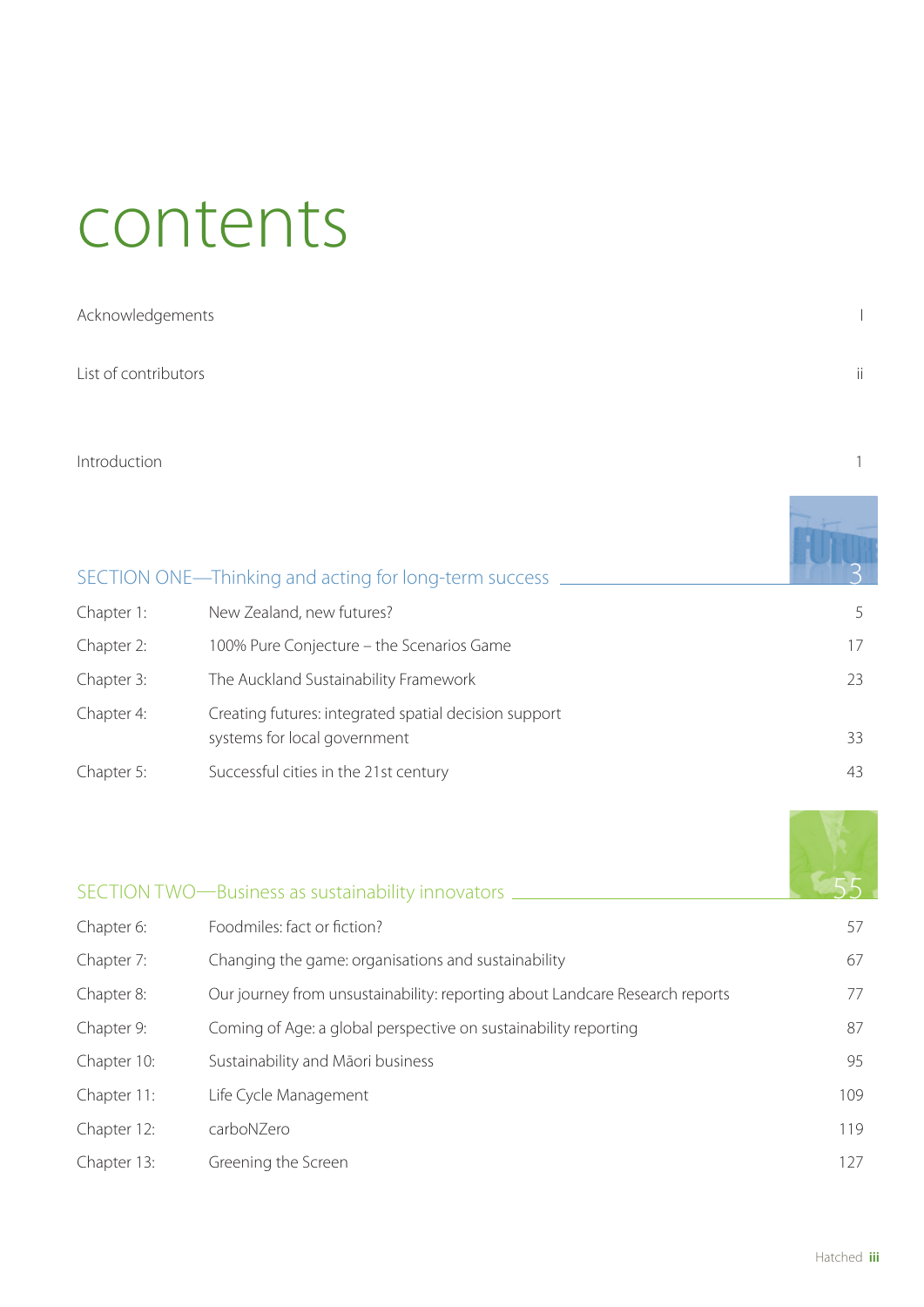|             | SECTION THREE-Individuals - as citizen consumers                |     |
|-------------|-----------------------------------------------------------------|-----|
| Chapter 14: | Sustainable consumption                                         | 135 |
| Chapter 15  | We are what we buy - aren't we?                                 | 149 |
| Chapter 16: | Seeking pro-sustainability household behaviour change           | 159 |
| Chapter 17: | Supporting practice change through transformative communication | 165 |
| Chapter 18: | Education for sustainability in secondary schools               | 75  |

|             | SECTION FOUR-Facing up to wicked problems                                                                              | 185 |
|-------------|------------------------------------------------------------------------------------------------------------------------|-----|
| Chapter 19: | Sustainability Technologies 101: 'Wicked problems' and other<br>such technical terms                                   | 187 |
| Chapter 20: | Looking through a Governmentality lens - a bit more theory                                                             | 197 |
| Chapter 21: | Water allocation. Canterbury's wicked problem                                                                          | 205 |
| Chapter 22: | Social learning - a basis for practice in environmental management                                                     | 215 |
| Chapter 23: | Sustainability appraisal techniques                                                                                    | 227 |
| Chapter 24: | Getting under the bonnet. How accounting can help embed<br>sustainability thinking into organisational decision making | 239 |
| Chapter 25: | Stakeholder analysis                                                                                                   | 249 |
| Chapter 26: | Supporting effective teamwork                                                                                          | 255 |
| Chapter 27: | We are not alone: National Sustainable Development approaches<br>in New Zealand and Scotland                           | 261 |

|             | SECTION FIVE-The future as a set of choices.                                             |     |
|-------------|------------------------------------------------------------------------------------------|-----|
| Chapter 28: | Sustainability: a conversation between business and science                              | 275 |
| Chapter 29: | Sustainable Development: responding to the research<br>challenge in Aotearoa New Zealand | 287 |

Unending 297

**Contract Contract Contract Contract Contract** 

 $\mathbf{A}$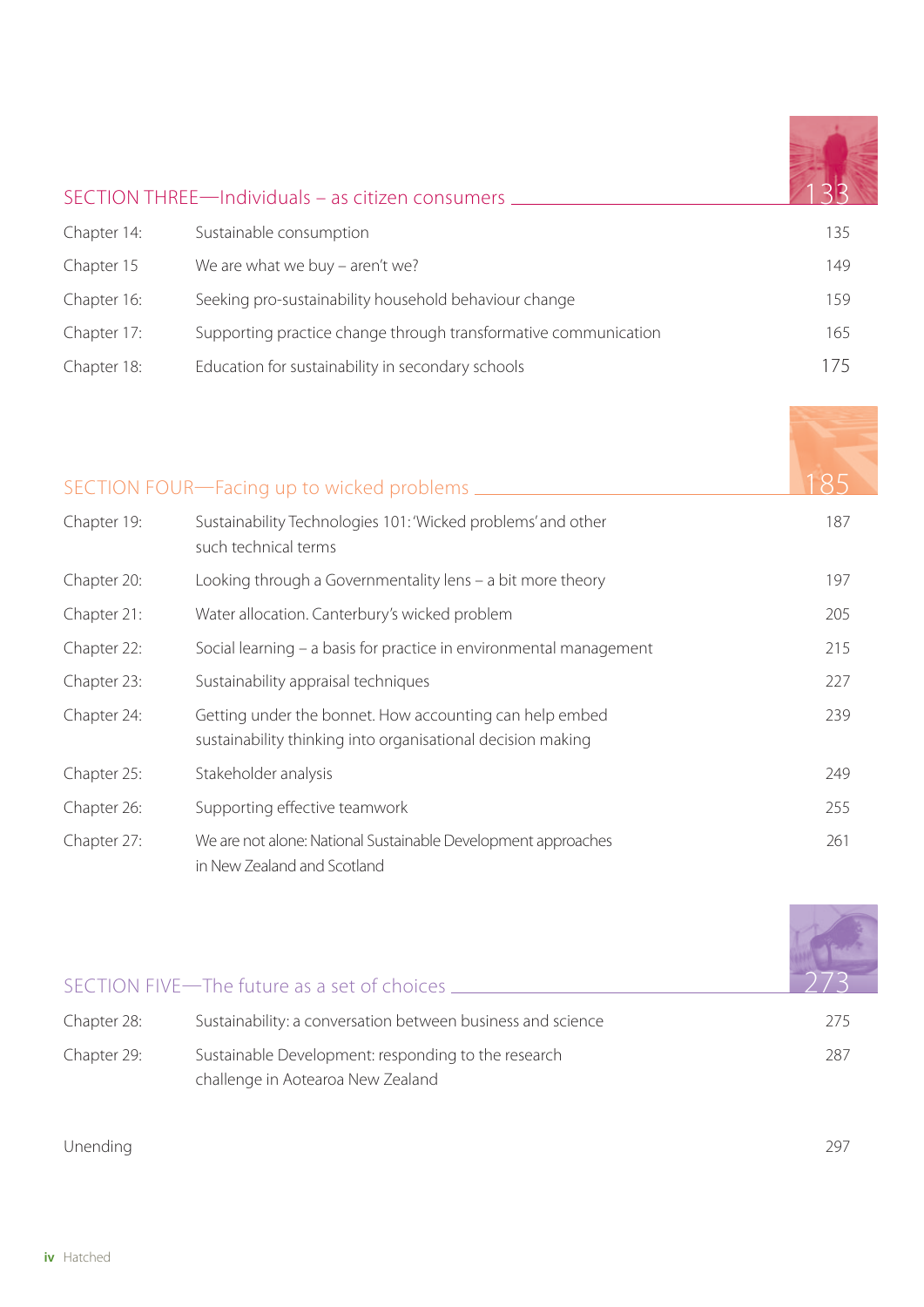© Landcare Research New Zealand Ltd 2009

This information may be copied and distributed to others without limitation, provided Landcare Research New Zealand Ltd and the source of the information is acknowledged. Under no circumstances may a charge be made for this information without the written permission of Landcare Research.

National Library of New Zealand Cataloguing-in-Publication Data

Hatched : the capacity for sustainable development / edited by Bob Frame, Richard Gordon and Claire Mortimer. ISBN 978-0-473-16123-1 (internet)—ISBN 978-0-473-16124-8 (pbk.) 1. Sustainable development—New Zealand. 2. Environmental protection—New Zealand. I. Frame, Bob. II. Gordon, Richard (Richard Francis Starforth), 1955- III. Mortimer, Claire. IV. Manaaki Whenua-Landcare Research New Zealand Ltd. 338.9270993—dc 22

ISBN 978-0-473-16123-1 (eBook) ISBN 978-0-473-16124-8 (print)

Book design – Nicolette Faville Proof reading – Christine Bezar Cover Painting: 'Hatched' by Penny Howard

Published by Landcare Research New Zealand Ltd PO Box 40, Lincoln, 7640 January 2010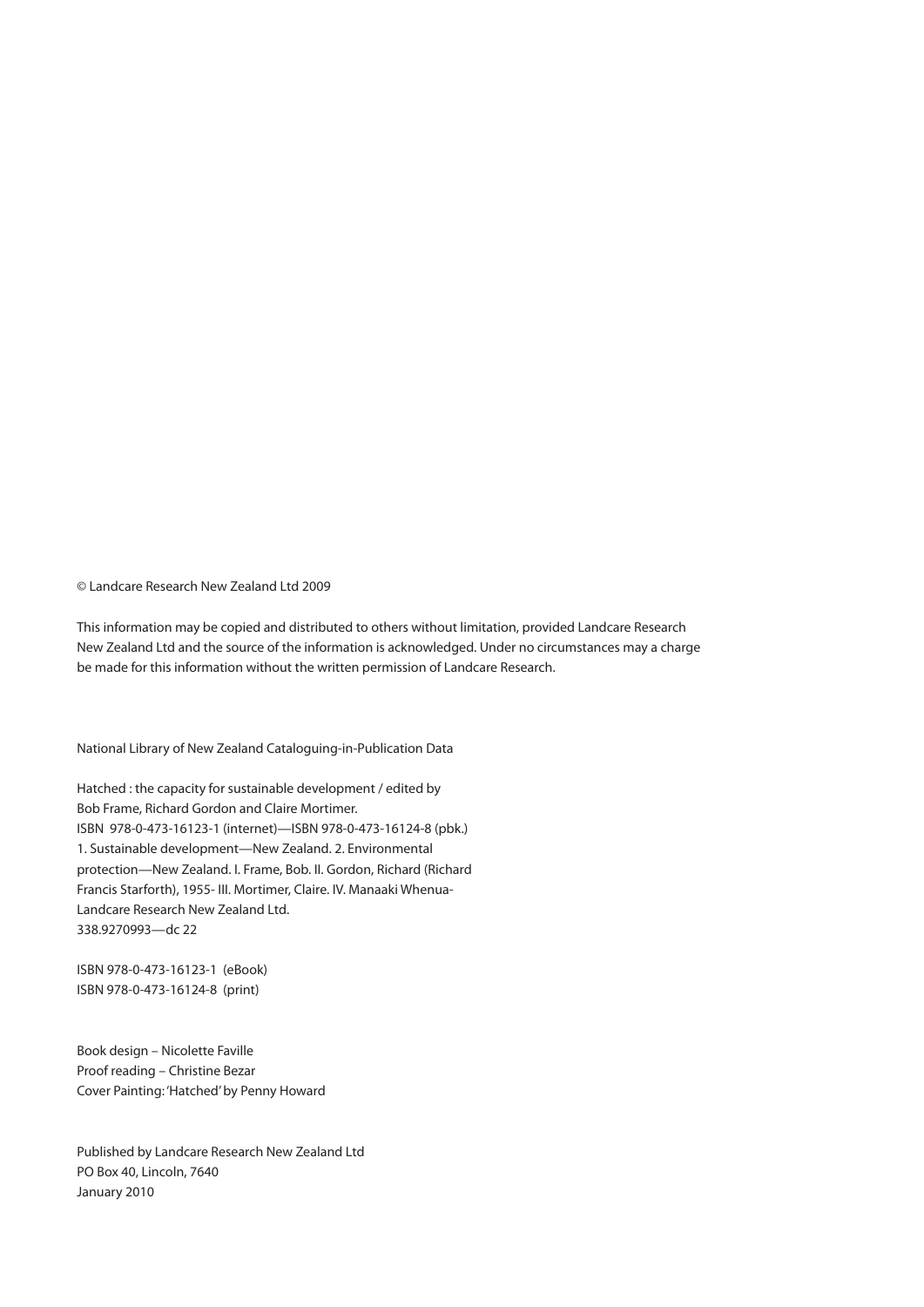$\mathrm{u}_1$ t may be hard for an egg to turn into a bird: it would be a jolly sight harder for it to learn to fly while remaining an egg. We are like eggs at present. And you cannot go on indefinitely being just an ordinary, decent egg. We must be hatched or go bad."

C. S. Lewis

## introduction

C. S. Lewis's egg provides a metaphor for humanity's defining choice: stay as we are and, through global resource depletion, climate change and social inequity, allow civilisation to crumble and decay, or, alternatively, transform and take flight.

More than 30 years of scientific evidence shows the trajectory that the developed world and New Zealand have pursued up till now cannot be sustained. Over the last two years the warning signals have become increasingly tangible: the collapse of banking institutions worldwide, melting Arctic sea ice, volatile oil prices as global supplies diminish, and the risk of water wars, domestically and internationally, that hides deeper issues of food security.

Developing new ways to live and do business will be the defining challenge of our age. Our last chance to hatch, or go bad…

Sustainability and long-term success require substantial change throughout society. Six years ago New Zealand appeared to many to be, as Lewis warned, 'an ordinary decent egg'. Some did not see any need to change, while others did not know where to start. In 2002, when editors Richard Gordon and Bob Frame designed the six-year research programme Building [Capacity for Sustainable Development: the Enabling Research](http://www.landcareresearch.co.nz/research/programme.asp?Proj_Collab_ID=5), we were guided by the government's thinking on sustainable development, which was later published in Sustainable development for New Zealand: Programme of Action (DPMC 2003). Our research programme, whose findings are explored in this book, aimed to identify and develop the capabilities needed in New Zealand to meet the government's call for 'a different way of thinking and working' in order for New Zealand to achieve sustainable development.

How is sustainable development defined in this book? There has been considerable debate over the concepts of strong and weak sustainability, and as a natural science institute we

appreciate that socio-economic systems are fundamentally dependent on robust natural systems. But the chapters within this book provide more nuanced perspectives of sustainability. Māori self-determination and cultural resilience, for example, lie at the heart of many sustainable Māori business models, while an urban sustainability concept considers how to balance those elements of city systems that require long-term stability with elements that need to constantly adapt and change. Sustainability in this book is not tightly defined but is explored within different contexts

Hatched also describes some of the many branches of research that grew from the Building Capacity programme. Principal among these were:

- Regional futures: the development of three parallel projects: in the Waikato Region (integrated systems for decision support, Chapter 4), Canterbury Region (addressing the wicked problem of water as a constraining resource, Chapter 21), and the Marlborough Region (a network of champions for achieving carbon neutrality, which supported development of the EBEX21 and carboNZero programmes, Chapter 12)
- Certification standards: we believed that businesses and other organisations needed practical tools to achieve early wins (e.g. cost savings) and longer term, credible demonstration to their stakeholders of performance and integrity (carboNZero, Chapter 12, Greening the Screen, Chapter 13)
- Māori business: in our view, founding businesses on indigenous people's world views and values created a new business model that embodied many aspects of sustainable development (Chapter 10).

Hatched provides some of the findings, stories and tools